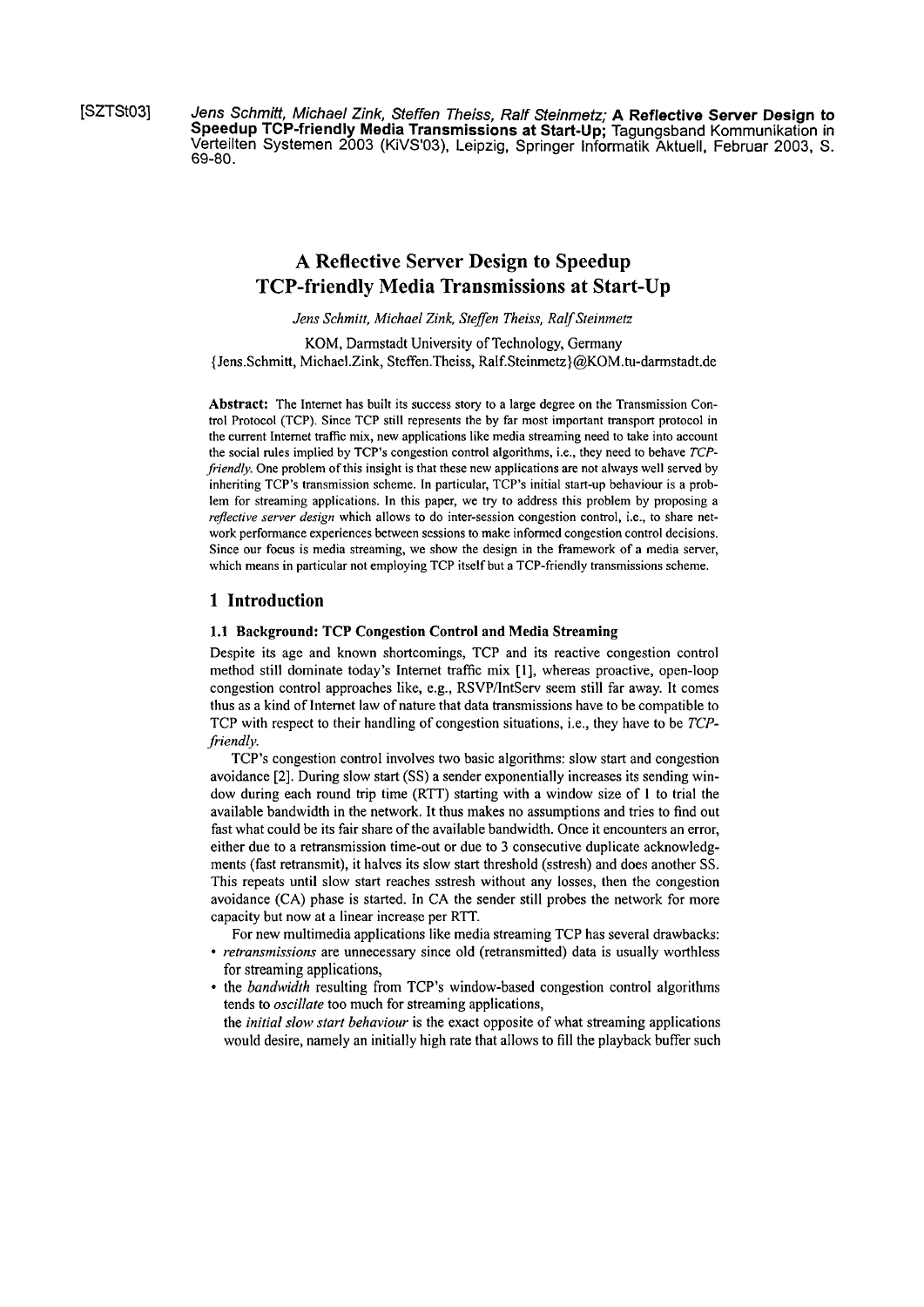that later rate variations can be accommodated by the smoothing effects of the buffer.

This is why many of these applications employ UDP (User Datagram Protocol) as a transport protocol. However, UDP does not have a congestion control, based on the assumption that there is little UDP traffic. Yet, this may be not true any more if such UDP-based streaming applications become successful. That is why a number of TCPfriendly congestion control schemes have been devised for UDP transmissions such as media streaming. The definition of TCP-friendliness is informally phrased "achieve faimess with concurrent TCP transmissions, i.e., achieve the Same long-term average throughput as a TCP transmission". Of course, it should be mentioned that by TCP*fairness* the following is meant: if N TCP sessions share a bottleneck link each should get 1/N-th of the link's capacity (assuming they do not want less, a more formal definition of TCP's max-min faimess captures this case).

## 1.2 Motivation: Why and How to Avoid TCP Slow Start

If TCP-friendliness is accepted as a MUST in the Intemet, it needs to be observed that, while TCP-friendly transmission schemes can avoid the problems of retransmissions and unsteady bandwidth availability **to** some degree (we will discuss some proposals below), all TCP-friendly protocols inherit TCP's gross start-up behaviour resulting from slow start. Note that TCP's start-up behaviour has for some time been realized as a problem for transfers of short duration as typically seen for HTTP requests [3]. Yet, also for long-term streaming applications in contrast to long-term file transfers the initial transmission performance is of high importance, since they need to present transmitted data (more or less) immediately to the user and it might be especially dissatisfying if the start of a media transmission is badly disturbed or heavily delayed due to a slow filling of the playback buffer (which might make the consumer switch away again). Besides, promising optimizations of media distribution systems like patching may involve short transfers, too **[4].** 

On a higher level of abstraction one could argue that TCP is transiently unfair to new sessions which are still in their probing phase. Ideally, one would wish for a new session to start sending with its fair share and immediately go into a CA-like phase. The question now is how could we make a step towards this ideal behaviour. Since our target application is media streaming, we may assume that we have high-perfomance servers streaming the media towards a large number of clients. We are thus in a situation where TCP's Zero knowledge assumption about the network state at the start of a new transmission towards a client is unnecessarily limiting since such a server could take advantage of the probing of past and concurrent transmissions to the Same or *"similar"* clients. The server could thus improve its congestion control decisions by *reflecting* on past decisions / experience and could start the transmission at a higher rate avoiding the SS phase altogether. Of course, care must be taken to back-off from this rate immediately if the estimation of available bandwidth tums out to be errone-OUS.

In essence, the goal of our investigations is the development of a reflective server design build around TCP-friendly transmission schemes but using statistics from past network experience to achieve a favourable start-up behaviour for media streaming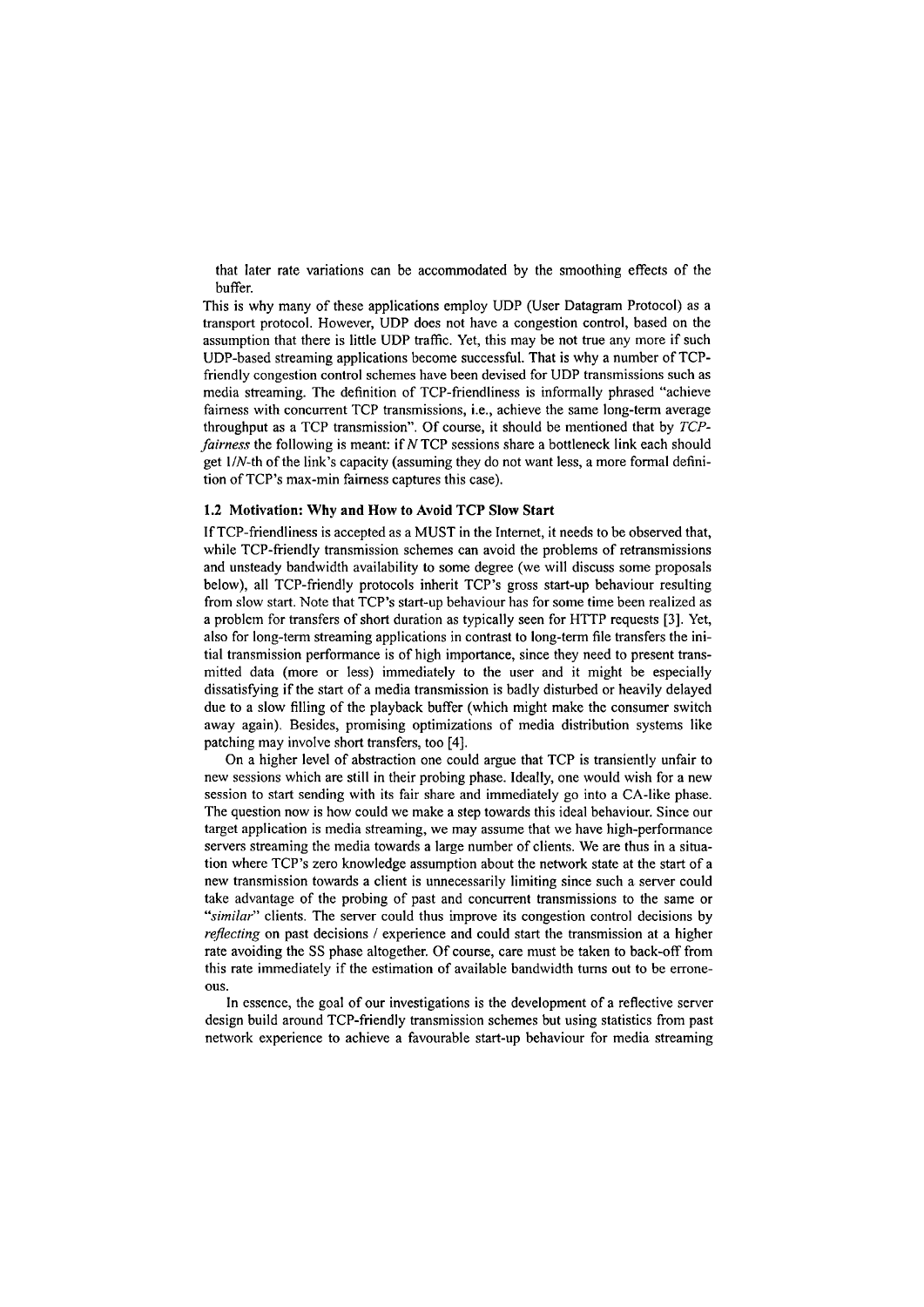applications. The basic motivation stems from empirical data gathered by [5] which reports on temporal as well spatial stability in throughputs for Web transfers: they already concluded "... this allows for caching and sharing to achieve efficiency ..."

# **2 Related Work** & **Own Contribution**

We present the related work in three areas: *TCP-friendfy transrnission protocols* on which we build, but which we do not aim to improve themselves or propose yet another one; *TCP optimizations for short transfers* like HTTP requests as a motivation and basic groundwork for our investigation; *Inter-session congestion control* as directly related work.

### **2.1** TCP-Friendly Transmission Protocols

The design of TCP-friendly transmission protocols has recently experienced a lot of attention. A nice overview can be found in *[6].* Their basic rationale is to avoid retransmissions and to improve TCP's oscillating bandwidth behaviour by smoothing the available bandwidth to a session. There is mainly two flavours:

- window-based schemes like [7, 81 that generalize resp. slightly change TCP's basic AIMD (additive increase, multiplicative decrease) behaviour to allow for a smoother transmission behaviour,
- $\bullet$  rate-based schemes like [9, 10, 11] which adapt their sending rate according to a certain rule between experienced loss and estimated available bandwidth. For example, the TCP-friendly Rate Control (TFRC) protocol proposed in [9] is based on the empirical equation in [12] which relates loss to the fair bandwidth share of a session.

While window-based schemes inherit TCP's favourable self-clocking characteristic and can generally be assumed to react faster to dynamic changes in available bandwidth, rate-based schemes usually achieve a smoother transmission scheme which makes them more favourable for streaming applications. Furthermore, the rate-based TFRC has been shown to react relatively fast to changes and has been extended to the multicast case [13]. For these reasons we chose TFRC as the TCP-friendly transmission scheme which shall be integrated into our reflective server design. Yet, note that most of our work is independent of the actual transmission scheme and may even be applied to TCP itself (which from our background is not so interesting due to TCP's bad characteristics for streaming media).

### **2.2** Short TCP Transfer Optimizations

There has been some work on improving TCP performance for short transfers in particular for Web transfers. **[I41** experimented with *Iarger initial window sizes* and found larger initial window sizes particularly helpfül for short transfers. *Persistent* HTTP (P-HTTP) **[15]** is a technique to reuse TCP connections within one HTTP session, thus not loosing the congestion window value. The *TCP Fast Start* technique proposed by [I61 enhances P-HTTP to use cached congestion window values for the same HTTP session after an idle period of that session and proposes to send packets during such a fast start phase at a lower priority. Similarly, [I71 proposes to differentiate between short and long transfers by assigning *different drop priorities* to the latter and shows by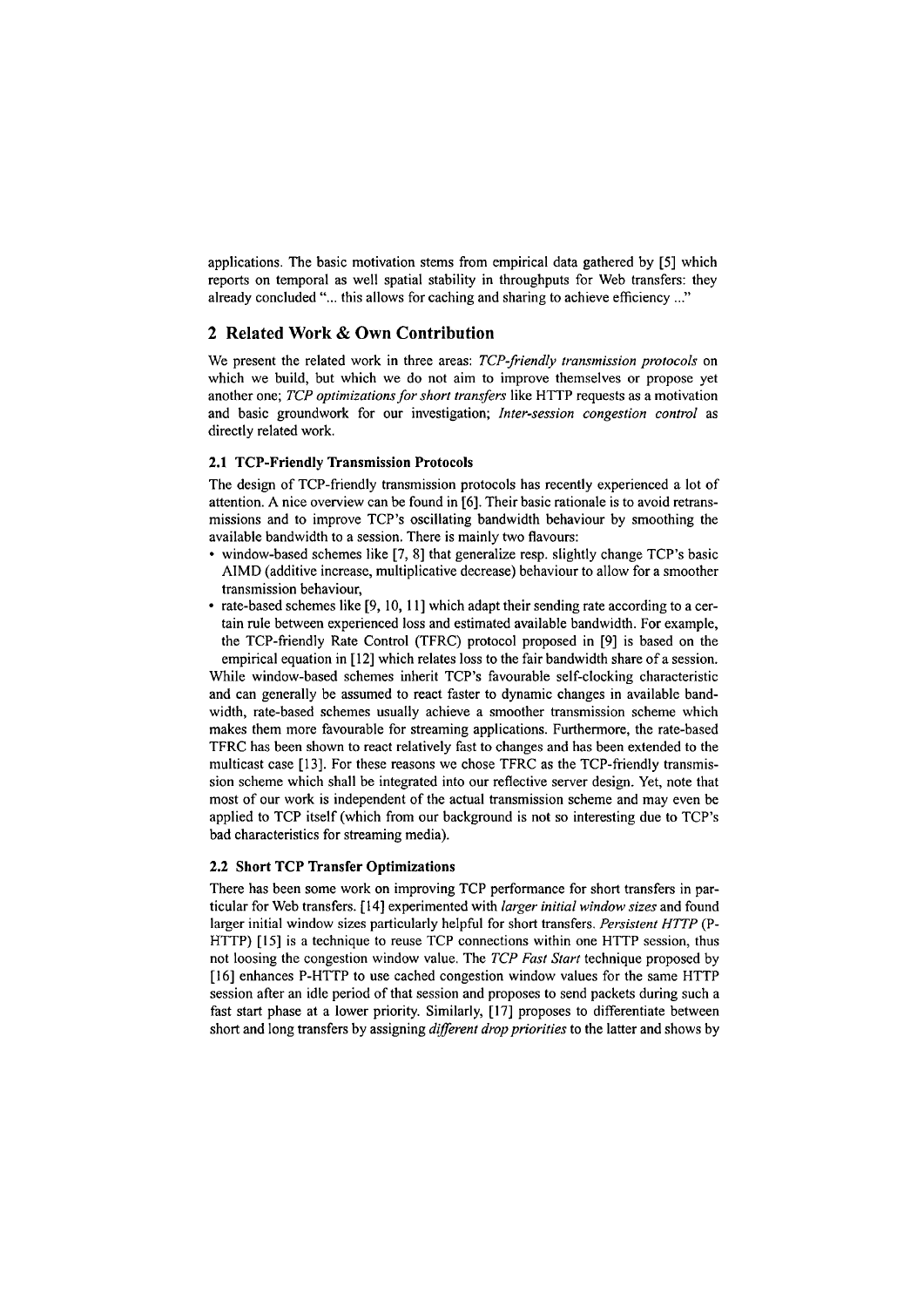simulations to improve short transfers' performance. As a comment to the latter two approaches, note that they require a form of differentiation within the network a la DiffServ. While this is technically feasible one needs to be aware that it essentially destroys IP's traditional best-effort model and in particular its economic model of access charging.

### **2.3** Inter-Session Congestion Control

Directly related to our work is what we call inter-session congestion control. These proposals go beyond proposals in the preceding section in the sense that they consider network performance experience from other concurrent or past sessions for their congestion control decisions. To gather data from other sessions one can imagine two different types of inter-session congestion those based on the collection of all sessions of a single host which then typically needs to be a busy server or to accumulate the different sessions' experience at a certain (shared) gateway. While the former type of intersession congestion control requires the installation of such a gateway and its integration in the routing of sessions as well as a distributed protocol for accessing its information, the latter approach exploits purely local information. This is why we favour inter-session congestion control at a single server since it requires much less changes of existing infrastructure. On the other hand, this means that a server needs to make as optimal use of its experiences as possible because the scope of the available data may be limited. The Congestion Manager concept introduced by [18] focuses on sharing of knowledge between *concurrent* sessions within a host, whereas we concentrate on past experiences. Also, [18] is more about mechanisms like an API to exchange congestion control information which makes it complementary to our work, in the sense that it may be a good framework for implementing the mechanisms we propose here. [19] introduces what they call inter-host congestion control and give some nice introductory motivation for the efficiency gains that may be achievable. Their sharing of congestion control information is solely based on what they call *nelwork locality,* i.e., only destinations that have a common 24-bit subnet mask share information. Their proposal is restricted to TCP transmissions. Along the same lines yet more detailed is [20], which proposes the use of a gateway. Again this work is only suited for Web-like traffic since only TCP is considered and they only share information between destinations with common 24-bit subnet masks (network locality). In conclusion, while the above proposals are very interesting, they are specialized for TCP transmissions and may require substantial infrastructure changes due to the gateway approach. Furthermore, they employ a simple mle for sharing congestion control information, which, while it is empirically shown to be a good rule [20], may be too restrictive for the case of a server-based inter-session congestion control for media streaming, which involves compared to a Web server a lesser number of sessions.

#### 2.4 Own Contribution

After the review of related work our contribution can be summarized as follows: we try to make use of information from past experience at a media server to improve the startup behaviour of TCP-friendly media streaming sessions at a minimum of necessary changes to existing infrastructure. The latter constraint means we only allow for media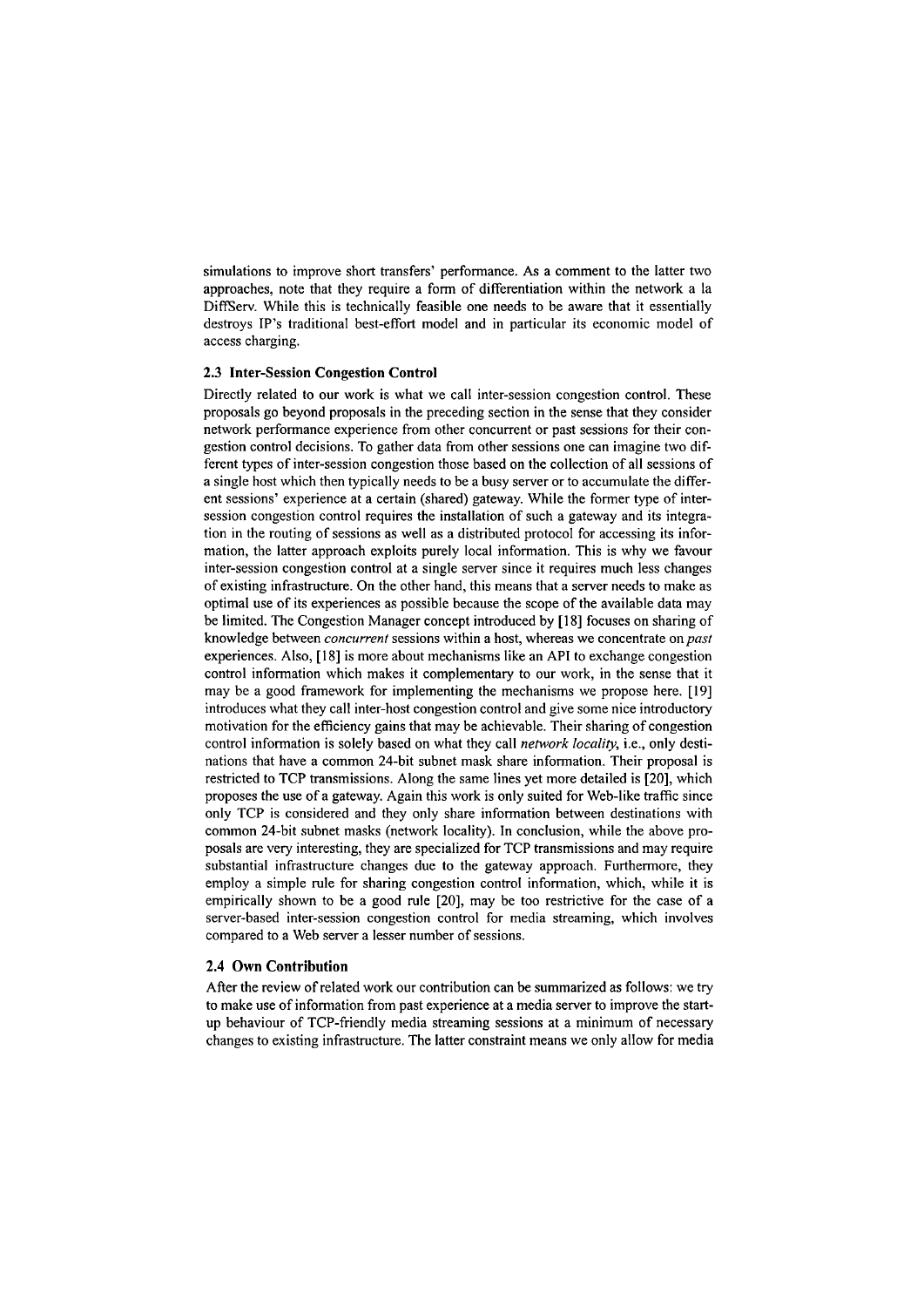server-intemal changes in contrast to existing work discussed above. Furthermore, we concentrate on TCP-friendly transmission protocols like TFRC instead of TCP itself, since our case is media streaming. Another specific of a media server that must be taken into account is that compared to a Web server it serves only a limited number of sessions over a certain time intewal. That means we need to put special care in how good sharing rules between information from sessions to different clients can be achieved. Therefore, we go beyond the simple common 24-bit subnet mask heuristic and **try** to exploit similarities between different clients as much as possible. In particular, the sharing rules should be defined along common bottlenecks for clients. While network locality is a fairly safe heuristic for that (and much better than just host locality), we try establish more advanced sharing mles in order to be able to use bandwidth availability data from as many sessions as possible.

# **3 Reflective Server Design for Inter-Session Congestion Control**

In this section, we give an overview of the high-level design of our reflective media server. The underlying principles of our reflective media server proposal is to gather past bandwidth availability data, process these data intelligently in order to make more *informed decisions* when starting a new TCP-friendly streaming session. Note that, in principle, a reflective server design could involve more changes of congestion control decisions than just at start-up. However, here we only want to focus on the initial congestion control behaviour.

#### **3.1** Functional Components

Two different, concurrently performed areas of operation can be distinguished for the reflective media server: the actual handling of media requests and the reflection on the corresponding transmission observations. The latter process of reflection is further on called *data management* because it involves the gathering and processing of statistical data for past sessions. The results from the data management operations are then exploited in serving the media requests, i.e., in the congestion-controlled *transmission*  of the media objects.

Data Management: The following subtasks for the data management component can be identified:

- *data gathering,* i.e., record the data from sessions on a periodical basis for later use by other sessions,
- *data clustering,* i.e., explore the data on past and concurrent sessions for similarities in order to find maximum sharing rules between the recorded data,
- *data prediction*, i.e., forecast fair bandwidth share for a session based on the sharing rules constructed in the preceding step.

Transmission: As discussed above we focus on the improvement of the start-up behaviour for media streams, i.e., we introduce what we call *informed start* which contrasts to slow start by assuming knowledge when choosing an initial transmission speed (in terms of a rate when a rate-based scheme is used or a window size if a window-based scheme is employed)

Since our case is media servers we employ a TCP-friendly transmission scheme instead of TCP due to its problems with media streaming described above. In Section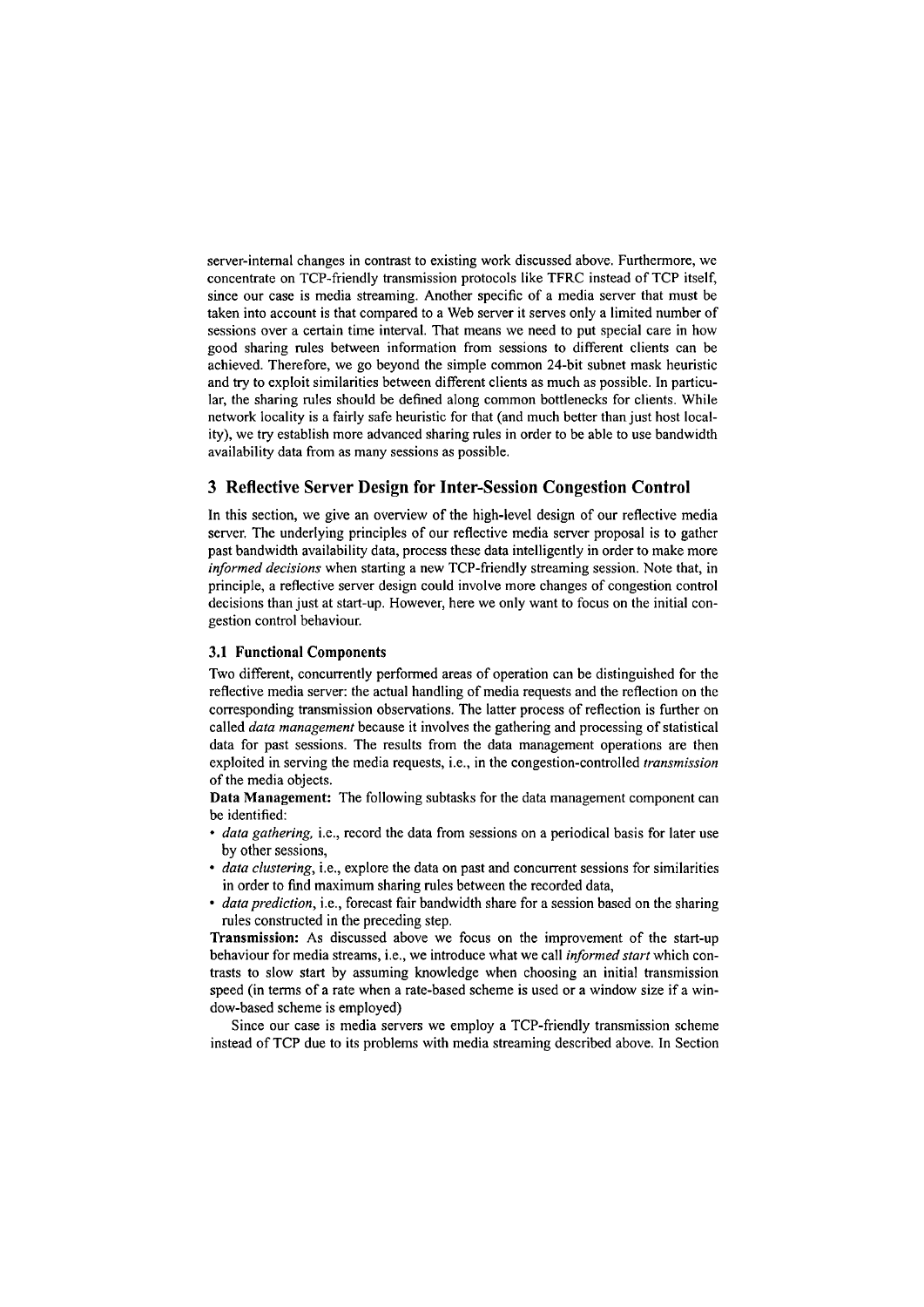2, we have argued for our use of TFRC, although most of our proposal could be easily transferred to other TCP-friendly transmissions schemes.

**Design Decisions and Overall Scheme:** The major design decisions we have made are to:

- *usepassive measurements* from past and existing connections in order not to require substantial changes to existing infrastructure;
- *restrict* our inter-session congestion control scheme *10 single servers,* i.e., have no exchange of information between servers, although this could be an interesting extension, yet again we only wanted to introduce local, minimal-invasive changes;
- *sample* the *fair bandwidth share* instead of more algorithm-specific measures like congestion window sizes or loss rates, this is especially motivated by compatibility of the data management component with differing transmission schemes as well **as**  favoring of rate-based transmission protocols for media transmissions;
- put *strong emphasis on the data clustering* step in order to support environments where we have potentially scarce data such that exploitation needs to be done effectively, i.e., we need to maximize sharing of information between sessions to improve upon prediction accuracy; our sizes or loss rates, this is especially motivated by<br>gement component with differing transmission scheen<br>assed transmission protocols for media transmissions.<br>asis on the data clustering step in order to support<br>otenti
- target at *rate-based* TCP-friendly transmissions.

The overall scheme of our refective media server design with its two concurrent subcomponents and their subtasks is depicted in Figure 1.



*Figure I:* Reflective Media Server Design.

# **4 Data Management**

In this section, we take a more detailed (albeit informal) look at the data management component and its subtasks within our reflective media server design.

### **4.1 Data Gathering**

The major questions for data gathering are which data to gather and when. We decided to gather the available bandwidth values after they have reached a certain equilibrium state (i.e., the rate does not vary too much any more). The available bandwidth of each session (identified by the client's destination address) is tracked on two time-scales, one on the order of RTTs and one on the order of minutes. These serve different purposes. The longer time-scale values are used for identifying similar available bandwidth properties for different clients, i.e., they are input for the data clustering task. A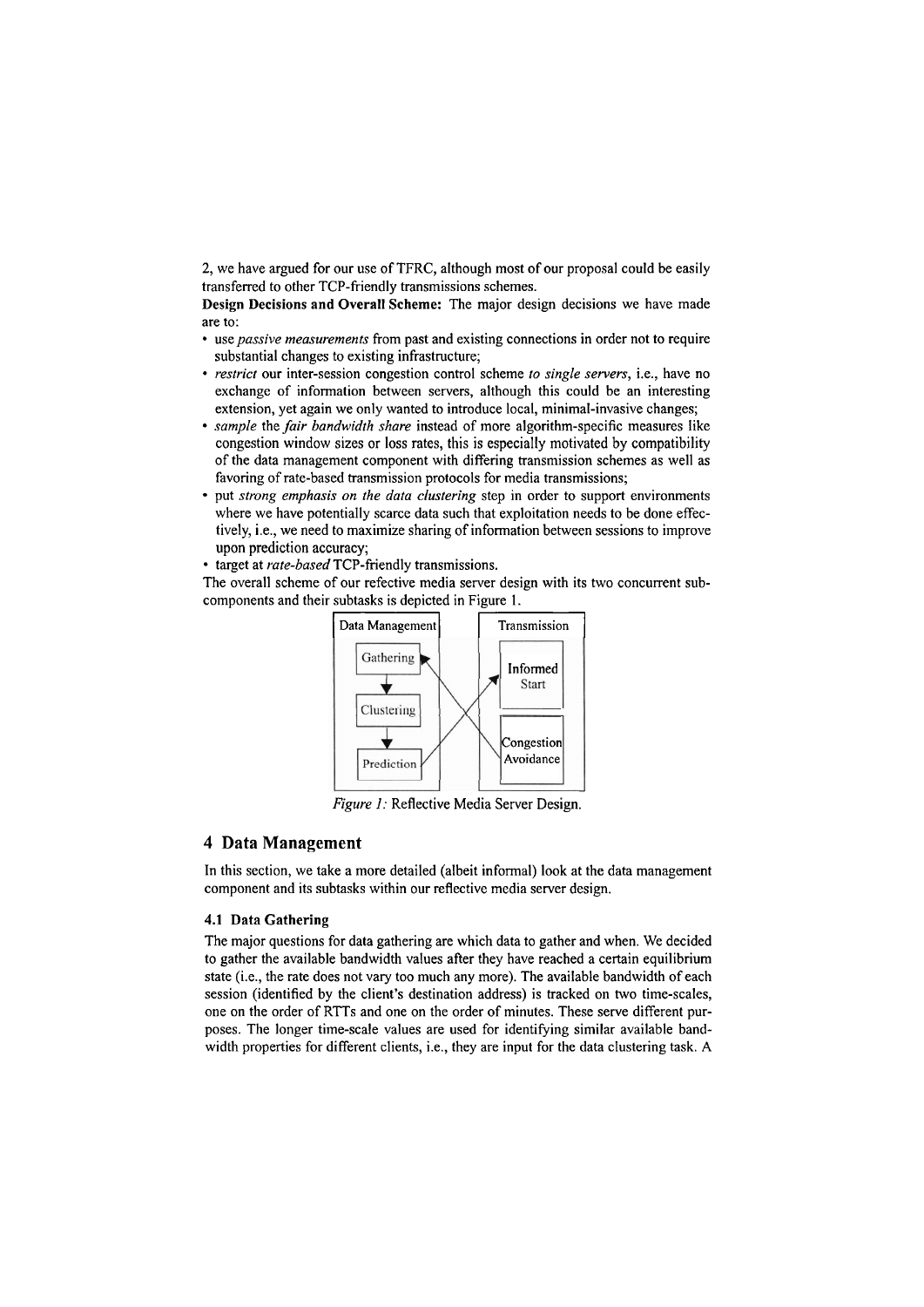time-scale on the order of minutes seems sufficient for that purpose based on the temporal stability obsewations reported in **[5].** The shorter time-scale values are used within the data prediction step and therefore need to be very recent. During the course of time, the short time-scale data become the longer time-scale data and are therefore aggregated as the mean available bandwidth in a given time interval of a session, in order to save storage space. Of course, data also need to be removed when they become too old, in particular we decided to track session characteristics only for 24 hours.

#### **4.2 Data Clustering**

The data clustering subtask is a preparation step for the actual data prediction in order to inake as much use as possible from the given data. In particular, we perform a cluster analysis along the available bandwidth samples of different sessions, which promises more comprehensive sharing rules than for a second-order criterion like network locality, since it allows to capture more similarities between clients / sessions, e.g., like the use of the same access technology which might always form a bottleneck or the situation when a transatlantic link is underdimensioned and a certain subset of clients is only reachable via this link. So, clients do neither need to share exactly the same bottleneck but only a structurally similar one, nor does the bottleneck need to be close to them. Both of these insights can be used to increase sharing between sessions. Furthermore, we cluster along available bandwidth trajectories, and not just single values, over relatively large time-scales (24 hours), which also allows to identify temporal similarities. Please note again here that all of this data is only used for clustering while for the prediction we are well aware that such data can be considered stale for congestion control purposes, yet the aim is to make the available data set for prediction as large as possible in order to improve the prediction accuracy.

Since for individual clients the covering of a 24 hour intewal by sampled available bandwidth values is likely to be insuficient, we first aggregate the samples of all clients of a network cloud defined by the common 24-bit subnet mask heuristic (network locality). The actual technique we then use for clustering the network clouds is socalled *agglomerative clustering* based on maximizing the inter-cluster distance while minimizing the intra-cluster distance where we use the euclidean distance norm for the bandwidth trajectories [21]. The resulting clusters represent the sharing rules used for data prediction. The alert reader may notice that the bandwidth trajectories for different network clouds may be based on different time reference Systems, which is why we first (linearly) interpolate the bandwidth trajectories on a common time reference system. In addition, we eliminate network clouds for which too little data have been sampled. Note that network clouds that have been excluded from the cluster analysis are not excluded iürther on from the prediction step, but have to cope with less information for the prediction since they form individual clusters.

#### **4.3 Data Prediction**

The data prediction step takes as an input the short time-scale samples from the data gathering and uses the sharing rules resulting from the data clustering subtask to obtain a set of samples as large **as** possible to ensure an accurate prediction. The quantity to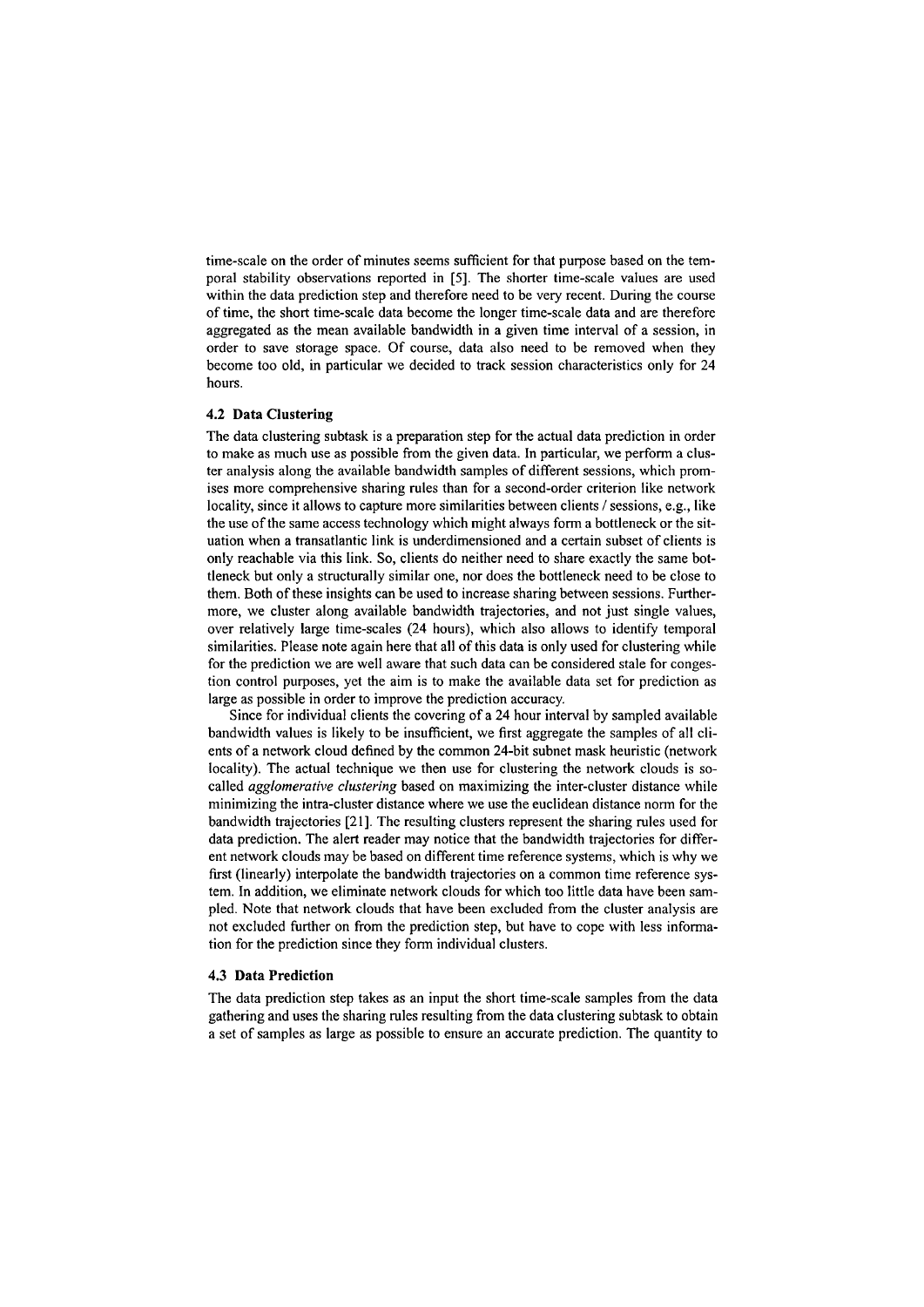predict is the fair share of bandwidth available to a new media stream. Note that for different congestion control schemes this value may have to be transformed in the quantity that is relevant for the respective scheme, i.e., for a window-based scheme this has to be transformed into an initial window size (which would require to also sample the RTT, which for ease of discussion we have left out here since our focus is on ratebased schemes).

The actual prediction technique we use is an optimal linear predictor [22], i.e., we make relatively little assumptions on the underlying stochastic process. This optimal linear predictor uses the existing realization of the stochastic process of the available bandwidth to set its linear coefficients such that the prediction error is minimized. This is only possible if the underlying process is ergodic, however, the results reported in **[5]** are encouraging with respect to this assumption. The number of linear coefficients that are employed depend on the number of samples that are available, the more samples are available the more linear coefficients are used resulting in a higher prediction accuracy. So, this is exactly the point where the maximization of the sharing rules is exploited.

Note that the choice of an optimal linear predictor is not necessarily the best and final choice, but hopefully a good first step for a prediction technique since it does not make too strong assumptions on the underlying stochastic process to be predicted. Furthermore, it allows for a confidence value to be computed which allows potentially to make use of the performance parameter estimated in a statistically controlled fashion.

## **5 TFRC Transmission Using** *Informed Start*

Concurrently to the data management operations, the actual transmission of media streams takes place. As discussed above we chose TFRC as a (good) example of a TCP-friendly transmission protocol for media streams. Now, we describe how a TFRC-based media streaming can take advantage of the data gathered and evaluated by the data management component to improve a media stream's start-up behaviour by using what we call an *informed start* instead of the normal slow start algorithm. Therefore, we first discuss in a little bit more detail how TFRC works especially at start-up.

At the start-up of a session, TFRC mimics TCP's SS behaviour: it doubles its sending rate every RTT and even tries to emulate TCP's self-clocking characteristic by limiting the sending rate to two times the received bandwidth as reported by the receiver (which sends these reports every RTT). It does so until a loss event occurs. This enables then a receiver-based rough estimation of the loss rate as the corresponding loss rate for half of the current sending rate. This estimated loss rate is retumed to the sender and used to compute the allowable sending rate using the TCP rate formula proposed in [12]. Furthermore, the sender then tums into a less aggressive CA-like behaviour which is again determined by the TCP rate formula: if the formula results in a higher value than the current sending rate then the sending rate is increased by one packet per RTT. Assuming we have enough data to make a sensible fair share bandwidth prediction we can avoid the SS-like behaviour and start with the predicted bandwidth, i.e., perform an informed start (1s) and turn to the CA-like phase of TFRC directly. An IS requires, however, special care since the prediction might be wrong. In particular, IS works the following way: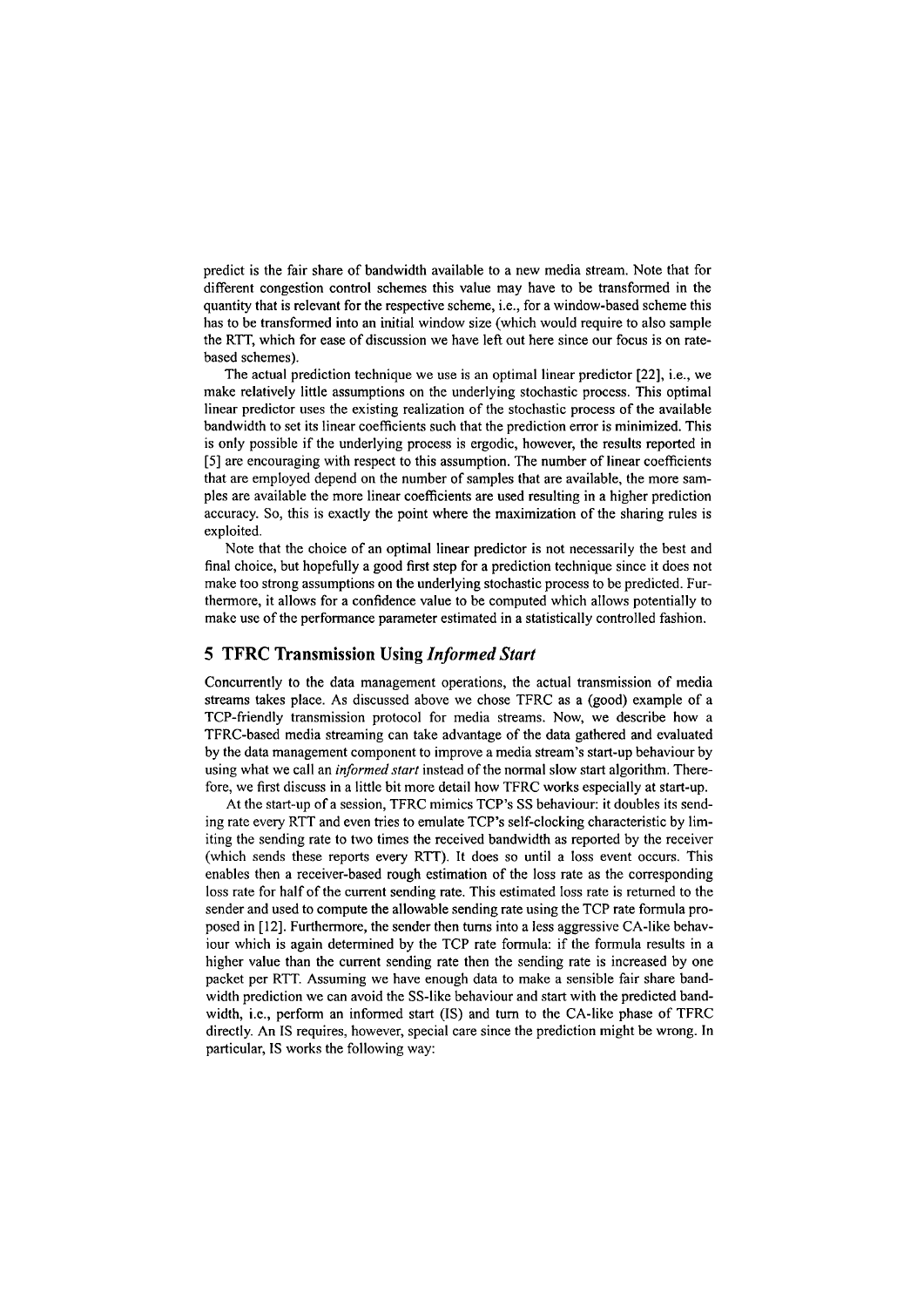- The transmission starts with the predicted rate. After 1.5 RTT the receiver calculates the corresponding loss rate from the inverse TCP rate formula and sends it towards the sender. It cannot invoke the TCP rate formula before because it requires an estimate of the RTT which is only determined after 1 RTT at the sender and then sent to the receiver (which takes another 0.5 RTT).
- Before the sender receives the first loss rate estimate the sender uses the minimum of predicted rate and received rate **as** reported by the receiver. This restriction minimizes the negative effect of a wrong prediction for the available fair share of the bandwidth.
- After it got the first loss rate estimation (after 2 RTT), the sender uses TFRC's normal CA-like behaviour further on.
- In case of packet loss two cases must be distinguished:

1) packet loss before 2 **RiT** this indicates that the predicted available bandwidth was too optimistic and the sender should backoff immediately in order not to interfere with other TCP sessions. Of course, due to the packet loss we have a first estimate of the loss rate, however it is very likely to be too pessimistic since due to the overestimation of the allowed sending rate losses are probably excessive. Using that loss rate would consequently lead to an underestimation of the actual allowed sending rate. Fortunately, we also have the received rate as reported by the receiver as a further guide. While the received rate itself is obviously too high because we have been overly aggressive at the start-up, we can take a compromise between underestimating and overestimating the allowed sending rate by taking the mean of the fair bandwidth share as computed by the TCP rate formula and the received bandwidth (the mean is the best estimate if we have no further information on which of the two values could be closer to the actual allowed sending rate). When the fair rate eventually becomes higher than the received rate we tum to normal CA-like TFRC behaviour. 2) packet loss *aper* 2 **R7T** here we just use normal TFRC behaviour, i.e., the loss

rate is reported to the sender and the sender invokes the TCP rate formula to adapt its current sending rate.

A further question that Comes up after this discussion is what happens if we underestimate the currently available bandwidth. Here, the problem is that since we do not use a SS-like trialling of the available bandwidth at the start of a new session we may remain in a state of underutilizing the fair share for that media stream. However, at least we are not harming anybody besides that session and probably for the case of media streaming we should actually reject the request for a new stream if the predicted available bandwidth is too low since we cannot expect our estimate to be too low and it is better not to start a session which can anyway not deliver the quality a user would expect. Altematively, we could decide to use SS for that session to at least attempt to set it up.

# **6 Simulations**

The aim of the following simulation experiments with the ns-2 simulator is to show the basic improvements that can be achieved with an IS over the normal SS-like behaviour of TFRC. They are not about the analysis of the data management component of our reflective media Server design, but make extreme assumptions on the outcome of the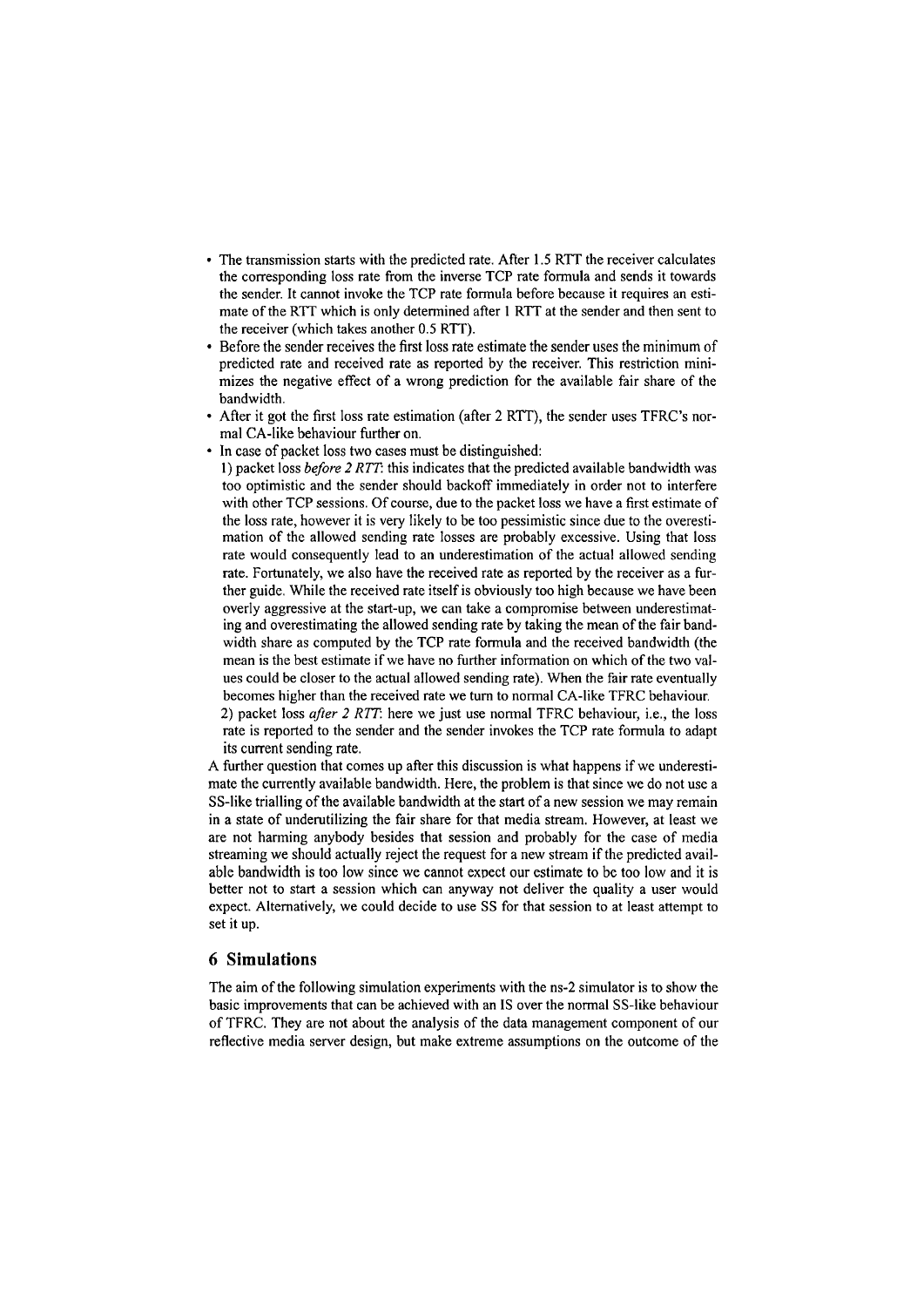data management operations: the fair share bandwidth predictions are assumed to be either correct, far too high, or far too low. We are aware that the simulations can only have a partial and simplifying character, yet, they give a basic showcase for a comparison between IS and SS-based media transmissions. The simple simulation setup we used for these experiments is shown in Figure 2.



Figure 2: Simulation Setup.

The queue at the bottleneck link uses drop tail, all links are dimensioned at 10 Mb/ s (or 1.25 MB/s) with a propagation delay of 10 ms. The TCP senders use TCP Reno (i.e., they employ fast retransmit) and all of them are all started at the beginning of the simulation runs ( $t = 0$ s). At approximately  $t = 4s$  they achieved an equilibrium state where they shared the available bandwidth at the bottleneck link fairly. Thus at  $t = 4s$ we started our different versions of TFRC:

- TFRC with usual SS,
- TFRC with IS and correct prediction (CORR), i.e., the fair share bandwidth prediction is  $1/21$  of 1.25 MB/s ( $\approx 60$  KB/s)
- TFRC with IS and far too high prediction (HIGH), in particular, the fair share bandwidth prediction is 3 times too high ( $\approx$  180 KB/s)

TFRC with IS and far too low prediction (LOW), in particular, the fair share bandwidth prediction is 3 times too low ( $\approx 20$  KB/s)

In Figure **3,** the simulation outcomes for the different scenarios are given. Here, we have depicted the sending behaviour of one of the TCP senders (TCP-Sender 1 - the others showed the Same behaviour, though with some phase shifts) vs. the respective TFRC sending behaviour in the relevant time-scale (from 3s to 15s). It is obvious that with a correct prediction we can substantially improve on TFRC's usual start-up behaviour resulting from SS: TFRC with SS took about 5s (from  $t = 4s$  to 9s) until it tums to a stable CA-like behaviour, whereas TFRC with IS(C0RR) shows immediate stability from its start. Interestingly, also for a far too high prediction of the fair bandwidth share for the TFRC session, it takes only about 1s until a stable behaviour can be observed. So, we have achieved the goal of a fast reaction of the informed start on an overestimated bandwidth prediction. The case IS(L0W) shows that an underestimation requires a longer start-up phase until the fair bandwidth share is reached than the other cases (including the slow start case), yet it does so in a fairly smooth way which from the perspective of streaming applications should be desirable.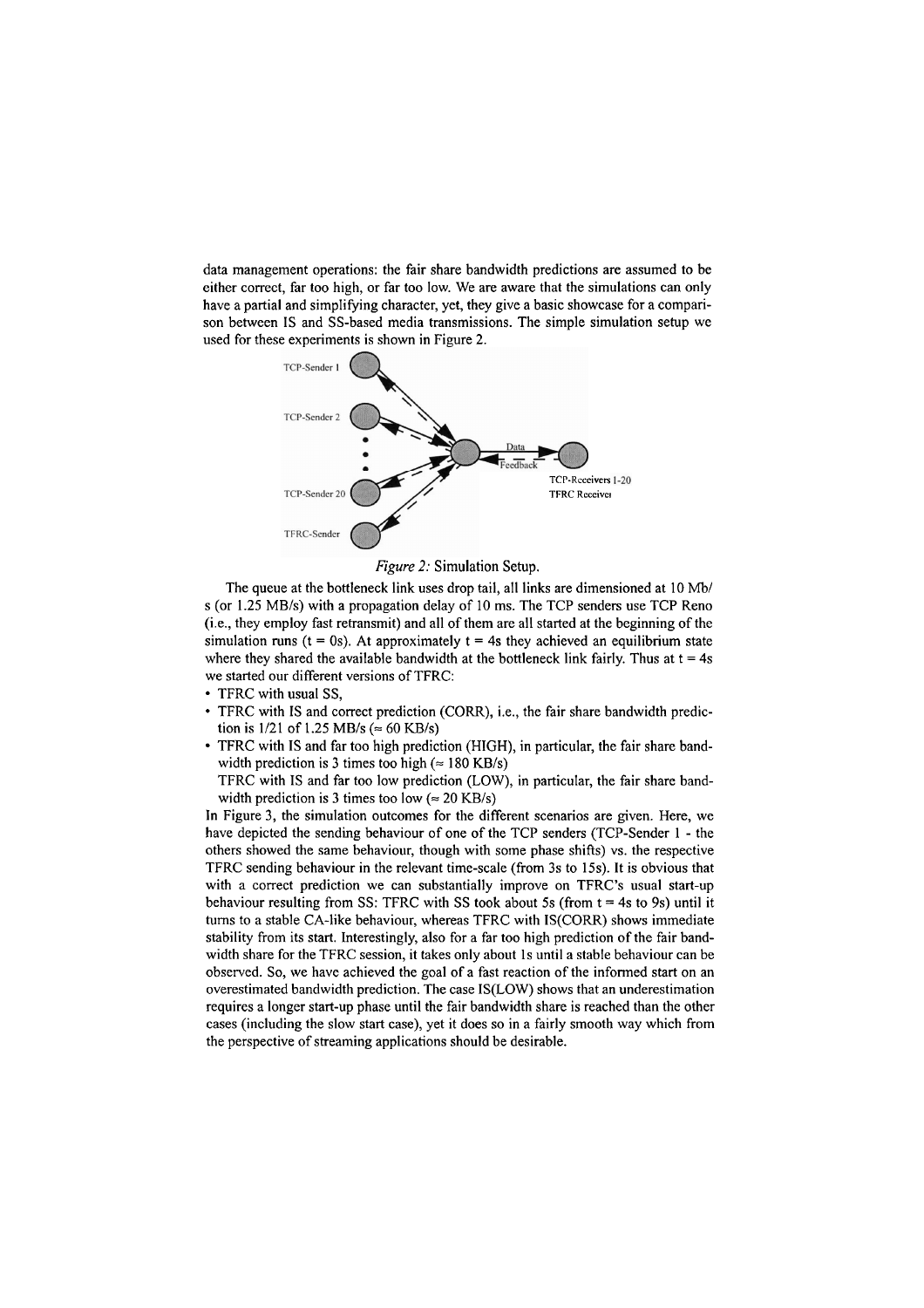

*Figure 3:* Slow Start vs. lnformed Start TFRC with Differing Prediction Scenarios.

# **7 Conclusions** & **Outlook**

In this paper, we have investigated how TCP-friendly transmission schemes for media streaming could be enhanced to circumvent the inheritance of TCP's disadvantageous start-up behaviour by the use of inter-session congestion control. For that purpose we have introduced a reflective media server design and described its major functional components: data management and transmission. In contrast to previous work, we have focussed on the maximization of sharing rules between sessions by the use of cluster analysis techniques taking into account the specific requirements for media streaming Servers. We have shown how TFRC, a special instance of a TCP-friendly transmission protocol can be extended to use an informed start based on the operations performed by the data management component of the reflective media server. By simulations we have shown the benefits of an informed start over the normal slow startlike behaviour of TFRC.

A major Open question is how well the data management component performs. This is naturally one of our future goals to investigate. For this we need extensive empirical data, similar to the study performed in **[5].** Besides, we are currently integrating TFRC into our publicly available media streaming system KOMSSYS and plan to realize the presented reflective media server design in that framework. A related issue we Want to investigate is whether the predictions on available bandwidth from the data management component could also be used as a starting point for a *tentative admission control* of new streams for a media server operating over a best-effort network as the Internet.